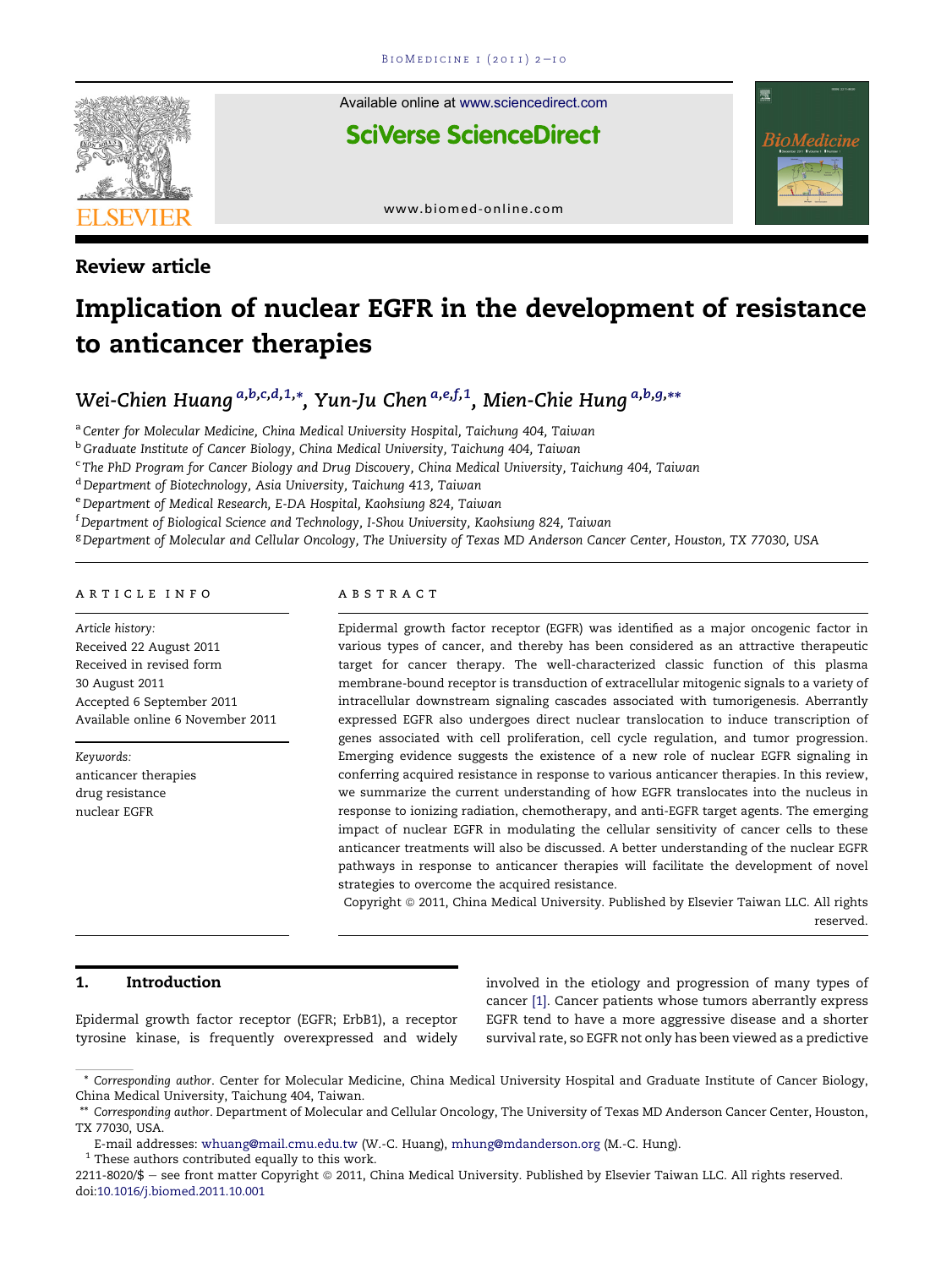marker for poor clinical outcome but also intensely pursued as a therapeutic target [\[2\].](#page-6-0) EGFR activation through dimerization and autophosphorylation with ERBB family stimulates multiple intracellular downstream signaling pathways by recruiting effector proteins. Two major pathways initiated by the receptor tyrosine kinase are the mitogen-activated protein kinase (MAPK) and phosphatidylinositol 3-kinase (PI3 K)-Akt pathways [\[3,4\]](#page-6-0). Other important growth regulators in cancer in response to EGFR activation are the signal transducer and activator of transcription proteins (STATs), SRC tyrosine kinase, and mammalian target of rapamycin  $[5-7]$  $[5-7]$ . These signaling cascades integrate and transmit the EGFR activation into distinct transcriptional programs associated with proliferation, tumorigenesis, metastasis, and survival [\[3\]](#page-6-0). In addition to its well-characterized downstream signaling pathways, EGFR and other ErbB family have been found to enter the nucleus of multiple types of cancer cells and possess oncogenic functions, including gene transcription  $[8-12]$  $[8-12]$  $[8-12]$ , DNA repair [\[13](#page-6-0)-[15\]](#page-6-0), regulation of enzyme activity [\[16\],](#page-6-0) and translation [\[17\],](#page-6-0) linking to the aggressiveness of tumors. Interestingly, the nuclear translocation of EGFR was also repeatedly observed in response to the constitutive treatment with different types of anticancer drugs  $[18-21]$  $[18-21]$  $[18-21]$  and ionizing radiation  $[14,22,23]$ , suggesting that nuclear EGFR may play a crucial role in the development of therapy resistance. However, the role of nuclear EGFR in the development of resistance to anticancer therapies is still not fully understood. This review will summarize and discuss the current understanding of the nuclear functions of EGFR and its impact on tumor sensitivity to radiation, chemotherapy, and anti-EGFR target therapy.

# 2. Biological properties and clinical implication of nuclear EGFR in cancer

Following the first discovery of nuclear localization of EGFR in liver cancer cells [\[24\]](#page-6-0), nuclear expression of EGFR and ErbB2 has been continually discovered in a variety of cancer types  $[8,10,25-31]$  $[8,10,25-31]$ . The first identified nuclear function of EGFR is regulation of gene transcription [\[10\]](#page-6-0). Although the association with AT-rich sequence (ATRS) of its target gene promoters has been proposed to be required for nuclear EGFR-activated gene transcription [\[10,21\],](#page-6-0) the lack of a DNA-binding domain [\[10\]](#page-6-0) suggests that nuclear EGFR targets promoters through binding to various transcriptional factors with DNA-binding domains and functions as a transcription cofactor rather than a DNA-binding transcription factor. In response to EGF stimulation, the interaction of nuclear EGFR with signal transducer and activator of transcription-3 (STAT3) has been demonstrated to be required for nuclear EGFR-mediated inducible nitric oxide synthase (iNOS) [\[8\]](#page-6-0) and cyclooxygenase-2 (COX-2) [\[9\]](#page-6-0) expression. In addition, nuclear EGFR cooperates with STAT5 and E2F1 to enhance aurora A [\[32\]](#page-7-0) and B-Myb [\[27\]](#page-6-0) gene expression, respectively. Interestingly, our recent findings further revealed that nuclear EGFR also interacts with RNA helicase A (RHA) independent of its ATPase/ helicase activity to associate with the promoter region of its target genes such as cyclin D1 and iNOS [\[33\]](#page-7-0), indicating that RHA is a DNA-binding partner for nuclear EGFR in regulating its target gene expression. However, overexpression of the

RHA-interaction domain (residues 645-1186) of EGFR is not sufficient and full length of EGFR is required to increase the promoter activity [\[33\],](#page-7-0) suggesting that other unidentified components may be involved in the EGFR-RHA complex.

Given the fact that nuclear EGFR retains its tyrosine kinase activity, regulation of protein stability and enzymatic activity of its nuclear target proteins via tyrosine phosphorylation has been explored as another important nuclear function of EGFR. Proliferating cell nuclear antigen (PCNA) was the first identified nuclear substrate of EGFR tyrosine kinase [\[13\].](#page-6-0) Nuclear EGFR stabilized chromatin-bound PCNA protein via phosphorylating at its Tyr211 and preventing its polyubiquitination and proteasomal degradation. The increased PCNA Tyr211 phosphorylation by nuclear EGFR promotes cell proliferation and DNA repair, and is closely correlated with poor survival of breast cancer patients. In addition to targeting PCNA, nuclear EGFR was also found to enhance DNA repair via regulating DNA-dependent protein kinase (DNA-PK), an enzyme involved in repairing double-strand breaks and V(D)J recom-bination [\[34\]](#page-7-0). A substantial amount of DNA-PK was found to be colocalized with EGFR in anti-EGFR mAb-treated cells in the confocal microscope analysis [\[34\]](#page-7-0). The physical interaction between nuclear EGFR and DNA-PK was also observed in cancer cells treated with radiation [\[14\]](#page-6-0) or anti-EGFR monoclonal antibody [\[34\]](#page-7-0). Furthermore, the nuclear level of EGFR is associated with phosphorylation of DNA-PK at residue T2609, an indicator of DNA-PK activity during nonhomologous end-joining DNA repair [\[14,22\],](#page-6-0) and inhibition of EGFR signaling was accompanied by a reduction in the level and activity of DNA-PK in the nuclear fraction [\[34,35\]](#page-7-0). Although there is no evidence revealing that DNA-PK is directly phosphorylated by nuclear EGFR, these findings support that nuclear EGFR modulates DNA repair in response to DNA damage through regulating the kinase activity of the DNA-PK complex [\[36\].](#page-7-0)

Although not all functions of nuclear EGFR have been elucidated, several studies suggest that nuclear EGFR may serve as a prognostic marker for poor clinical outcome. In a population of 130 breast cancer patients, tumor tissues from 37.7% of this cohort were immunostained positively for nuclear EGFR, and a significant inverse correlation existed between the high nuclear EGFR expression and overall survival [\[28\]](#page-6-0). Hadzisejdic et al also reported nuclear EGFR as an independent prognostic factor for mortality in another cohort of breast cancer patients [\[37\].](#page-7-0) The correlation between poor survival rate and high level of nuclear EGFR in the cancer cells was also observed in several cohorts of cancer patients with oral squamous carcinomas [\[28\],](#page-6-0) oropharyngeal carcinomas [\[29\],](#page-6-0) ovarian cancer [\[30\]](#page-6-0), and esophageal squamous carcinomas [\[38\]](#page-7-0). These observations suggest that nuclear EGFR may be considered as a prognostic indicator for poor clinical outcome and also revealed a crucial role of nuclear EGFR in mediating tumor progression.

# 3. Nuclear EGFR facilitates the development of resistance to a variety of anticancer therapies

In most studies, nuclear localization of EGFR was observed in EGF-treated cancer cells or in the human primary tumor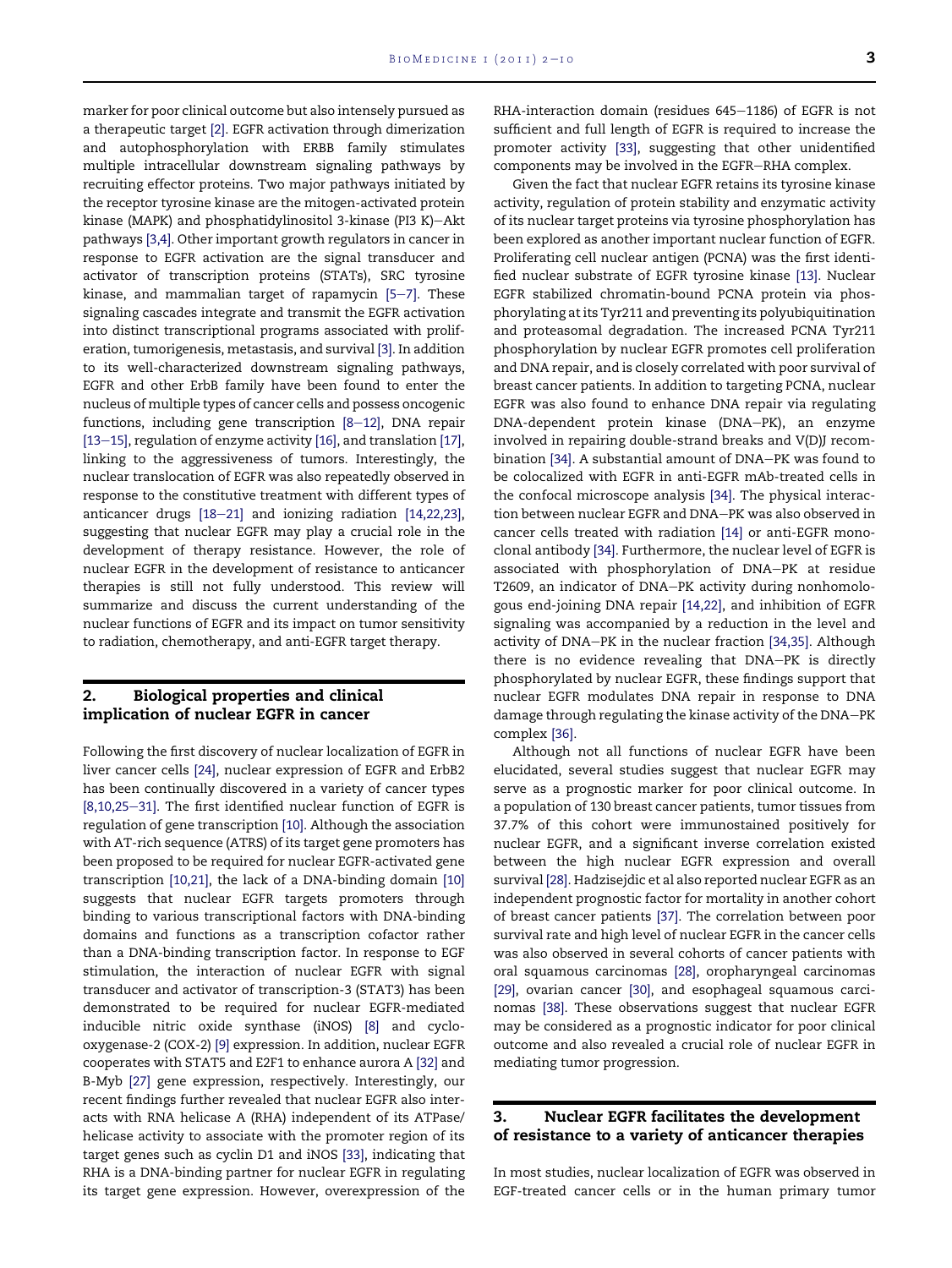tissues. EGF induces EGFR nuclear localization rapidly and transiently within 2 h of treatment [\[39\]](#page-7-0). Coat protein complex I-mediated retrograde trafficking from the Golgi to the endoplasmic reticulum (ER) has been shown to regulate EGFinduced EGFR nuclear transport [\[40\]](#page-7-0). In addition to these physiological situations, our and others' recent studies uncovered that some anticancer therapies also drive EGFR import into the nucleus of various cancer cells, adding a role of nuclear EGFR in the development of drug resistance. Unlike the transient nuclear localization by EGF stimulation, EGFR is steadily present in the nucleus in response to these anticancer treatments  $[14, 18-22, 36]$ .

Ionizing radiation (IR) was found to stimulate EGFR nuclear transport in human bronchial and squamous carcinoma cells [\[14,18,41\].](#page-6-0) Other DNA-damaging stimuli, such as cisplatin and H2O2 also initiated EGFR internalization and subsequent nuclear import [\[14,42\].](#page-6-0) In the nucleus, EGFR has been demonstrated to play important roles in unhooking cisplatin-induced interstrand crosslinks and in repairing IR-induced strand breaks, indicating the involvement of nuclear EGFR in conferring chemoresistance and radioresistance [\[36\]](#page-7-0). Supporting this notion, our data further showed that after reconstruction of a functional nuclear localization sequence in its nuclear localization signal (NLS)-deleted mutant, EGFR is able to restore the DNA repair activity and consequently reduced the sensitivity of cancer cells to cisplatin [\[19\]](#page-6-0).

In addition to IR and cisplatin, two EGFR-targeted therapeutic agents, cetuximab [\[41\]](#page-7-0) and gefitinib [\[21\],](#page-6-0) were also found to elicit the accumulation of EGFR in the nucleus. Cetuximab (Erbitux) is an EGFR-blocking antibody that has been approved for the treatment of patients with head and neck squamous cell carcinoma (HNSCC) and metastatic colorectal cancer. Ectopic expression of the NLS-tagged EGFR can reduce the sensitivity of NCI-H226 non-small cell lung cancer (NSCLC) cells to cetuximab both in vitro and in mouse xenografts [\[20\]](#page-6-0), supporting the association of nuclear EGFR with tumor resistance to cetuximab. Gefitinib (ZD1839, Iressa), a small molecular weight EGFR kinase inhibitor, has been used for advanced and metastatic NSCLC with expression of activating EGFR mutants, such as EGFR L858R mutant [\[43\]](#page-7-0), and most of NSCLC cancer patients bearing wild-type (wt) EGFR frequently are insensitive to this drug [\[43\]](#page-7-0). Our recent study reported that, in a wt EGFR-expressing cancer cell line, nuclear translocation of EGFR was increased in response to chronic treatment with gefitinib, and mediated the gene expression of breast cancer resistant protein (BCRP) to cause the development of drug resistance through efflux of gefitinib [\[21\].](#page-6-0) However, the nuclear translocation of EGFR and its mediated BCRP expression were only observed in cancer cells expressing wt EGFR but not its activating mutant, suggesting a possible mechanism explaining why gefitinib is not beneficial to most wt EGFR-expressing NSCLC patients [\[21,44\]](#page-6-0) The reason why the mutant EGFR lacks nuclear translocation ability is not clear. One possibility could be that the recently identified tracking mechanism of cell surface EGFR to the nucleus is impaired [\[40,45\]](#page-7-0). Similar to this observation, cells bearing EGFR L858R, which do not show nuclear expression, also possess less ability to repair cisplatin- and IR-induced DNA damage [\[36\].](#page-7-0) These studies imply a nuclear-specific role of wt EGFR in conferring the

resistance in response to EGFR target therapy, chemotherapy, and IR.

EGFR tyrosine kinase activation has been reported to be required for the nuclear translocation of EGFR in response to EGF stimulation [\[10\].](#page-6-0) In addition to the wt form, EGFR is also present as truncated mutant (EGFRvIII) with constitutive kinase activity [\[46\],](#page-7-0) and is associated with the aggressive biology of glioma [\[47\]](#page-7-0). The constitutively activated EGFR variant, EGFRvIII, is present in the nuclei of glial cells [\[48\]](#page-7-0) and glioblastoma [\[48,49\]](#page-7-0) revealing the crucial role of tyrosine kinase activation in the EGFR nuclear import. In response to irradiation, however, EGFR has been found to enter the nucleoplasm in a ligand-independent process that involves free radicals [\[14,50,51\].](#page-6-0) Furthermore, the L858R and exon 19 deletion mutants of EGFR, which exhibit constitutive kinase activity, did not show nuclear import after irradiation or cisplatin treatment [\[36\],](#page-7-0) suggesting that other mechanisms, in addition to its kinase activity, may regulate the nuclear import of EGFR in response to these anticancer therapies. We have recently discussed the detailed mechanism by which the full-length receptors embedded in the endosomal membrane travel all the way from the cell surface to the early endosomes and pass through the nuclear pore complexes [\[40,45,52\].](#page-7-0) The specific regulations of EGFR nuclear import in response to different anticancer treatments will be described below.

# 4. Nuclear trafficking of EGFR in response to anticancer therapies

#### 4.1. Ionizing radiation-induced EGFR nuclear localization involves karyopherin alpha and protein kinase C epsilon

Karyopherin proteins, also named importin, are nuclear transport factors and mediate the majority of nucleocytoplasmic transport[\[53\]](#page-7-0).We have demonstrated that interaction with importin beta is involved in the translocation of EGFR [\[39,45,54\]](#page-7-0) and ErbB2 [\[55\]](#page-7-0) into the nucleus through the nuclear port complex. Mutation of its NLS disrupts the interaction of EGFR with importins, indicating that EGFR may interact with importins through its NLS motif [\[39,54\]](#page-7-0). Dittmann et al showed that ionizing radiation also enhanced nuclear EGFR to form a complex with karyopherin alpha and Ran protein, which are essential for formation of a nuclear localization sequencedependent nuclear import complex [\[14\]](#page-6-0). Their work suggested that IR triggers EGFR import into the nucleus in a karyopherin alpha-linked manner. In parallel with the role of nuclear EGFR in repairing DNA damage, karyopherin has also been considered as a marker for global chemoresistance and been reported as an important factor of tumorigenesis and progression of breast cancer [\[56\].](#page-7-0) Interestingly, the interaction between EGFR and the alpha form of karyopherin was only observed in response to IR but not EGF stimulation [\[14\]](#page-6-0), suggesting that interactions with karyopherin alpha and beta forms may be responsible for radiation- and EGF-induced EGFR nuclear translocation, respectively. It would also be of great interest to know what the different regulations for the EGFR interactions with various karyopherins are in response to these stimuli.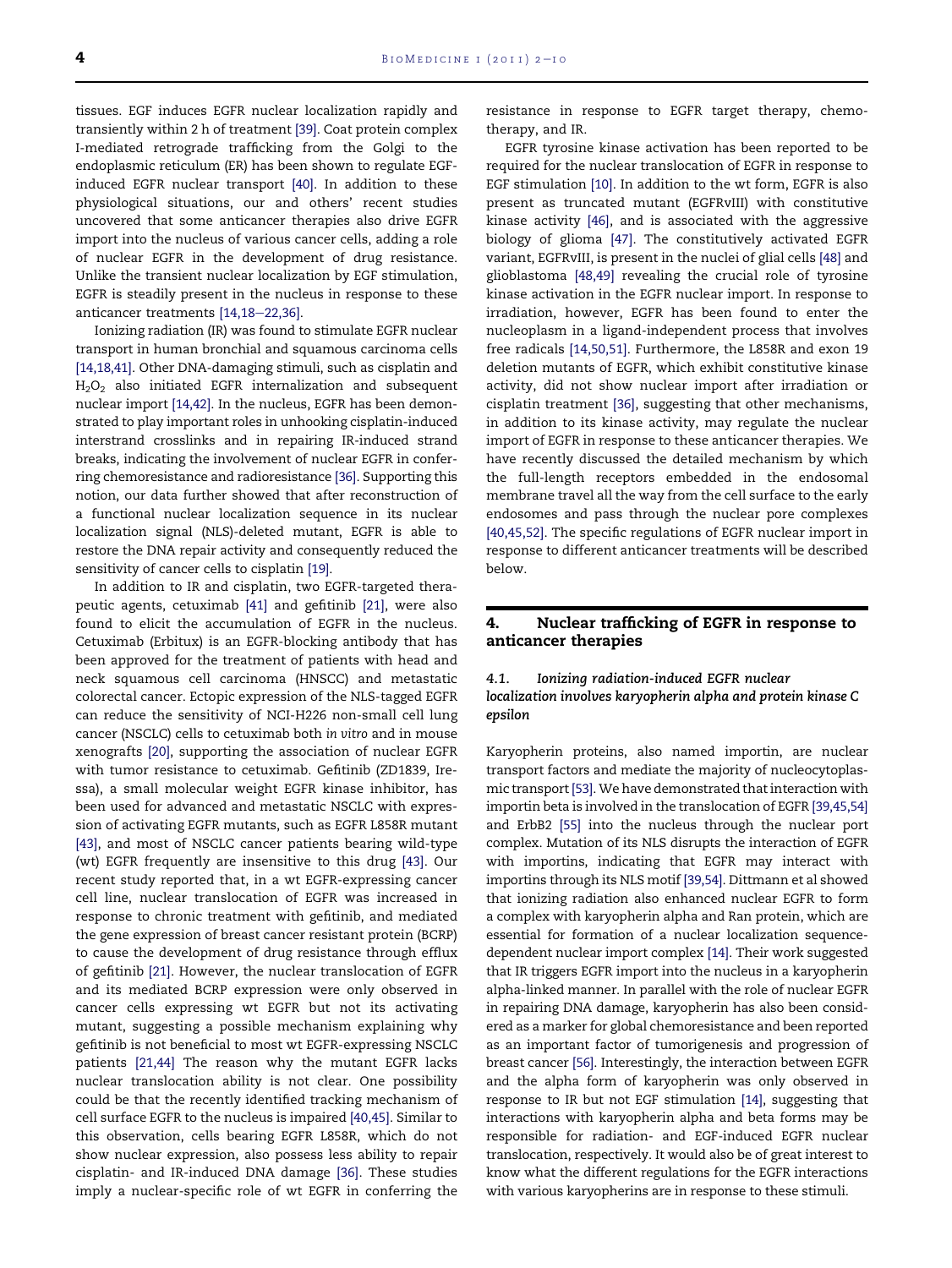<span id="page-3-0"></span>Phosphorylation of EGFR Thr654 by protein kinase C epsilon (PKCε) is another regulation for EGFR nuclear translocation following irradiation [\[23\]](#page-6-0). EGFR Thr654 phosphorylation has been reported earlier to block Cbl induced ubiquitination and lysosomal degradation of EGFR, leading to EGFR stabilization [\[57\].](#page-7-0) PKCε has been identified as the kinase responsible for this modification following irradiation [\[18\]](#page-6-0). Furthermore, deletion of Thr654 blocked nuclear transport of EGFR, whereas mutation to Glu increased this shuttling, demonstrating that phosphorylation of this residue is essential for nuclear EGFR shuttling following irradiation [\[23\].](#page-6-0) Because the Thr654 phosphorylation is located within the NLS motif of EGFR, it raises the possibility that this phosphorylation by PKCε may regulate EGFR interaction with karyopherins.

#### 4.2. Phosphorylation by Src family kinases drives EGFR nuclear import to reduce the sensitivity to cetuximab

Cetuximab (C225, Erbitux), a humanized monoclonal antibody, recognizes the extracellular domain of both wt EGFR and EGFRvIII has been approved as the second-line treatment after failure to chemotherapy or as the first-line treatment with

radiation therapy for advanced HNSCC. Cetuximab is also used in combination with irinotecan for treating metastatic colorectal cancer after failure to chemotherapy. Reduction of c-Cbl-mediated internalization and degradation of EGFR under the chronic exposure to cetuximab leads to steady-state expression of EGFR, and the increased EGFR confers cetuximab resistance through binding and activating HER2 or HER3 to maintain signaling to MAPK and Akt pathways [\[58\].](#page-7-0) In addition to activating other receptor tyrosine kinases, the increased EGFR expression also caused the accumulation of EGFR in the nucleus [\[20\]](#page-6-0). In contrast to the ligand-independent manner in the IR-treated cells, the nuclear translocation of EGFR in cetuximab-resistant cells seems to rely on overexpression of several ErbB family ligands, including EGF, amphiregulin, heparin-binding (HB) EGF and beta-cellulin [\[20\].](#page-6-0) Overexpression of these ligands enhances the nuclear translocation of EGFR through Src family kinases (SFKs), and treatment of cetuximab-resistant cells with SFK inhibitor dasatinib (BMS354825) can resensitize cells to cetuximab [\[20\].](#page-6-0) Because inhibition of SFK activity and EGFR Y845 phosphorylation by dasatinib resulted in loss of cetuximab-induced nuclear EGFR expression (Fig. 1) and increase in membrane



Fig.  $1$  – The nuclear roles of EGFR in conferring the resistance to irradiation, cisplatin, and anti-EGFR agents. In response to chronic treatment with irradiation and cisplatin, the nuclear translocation of EGFR is enhanced by PKCε and SFK-dependent phosphorylation at Thr654 and Tyr845, respectively, and by interaction with importins. The nuclear EGFR can interact with and activate DNA-PK to promote DNA repair, and thereby confers radioresistance and chemoresistance. In gefitinibresistant cells, the compensatory Akt activation by IGFR signaling also facilitates EGFR nuclear import through phosphorylation of its Ser229. EGFR in the nucleus functions as a transcriptional regulator to mediate BCRP expression, which recognizes gefitinib and doxorubicin as substrates to result in the efflux of these drugs.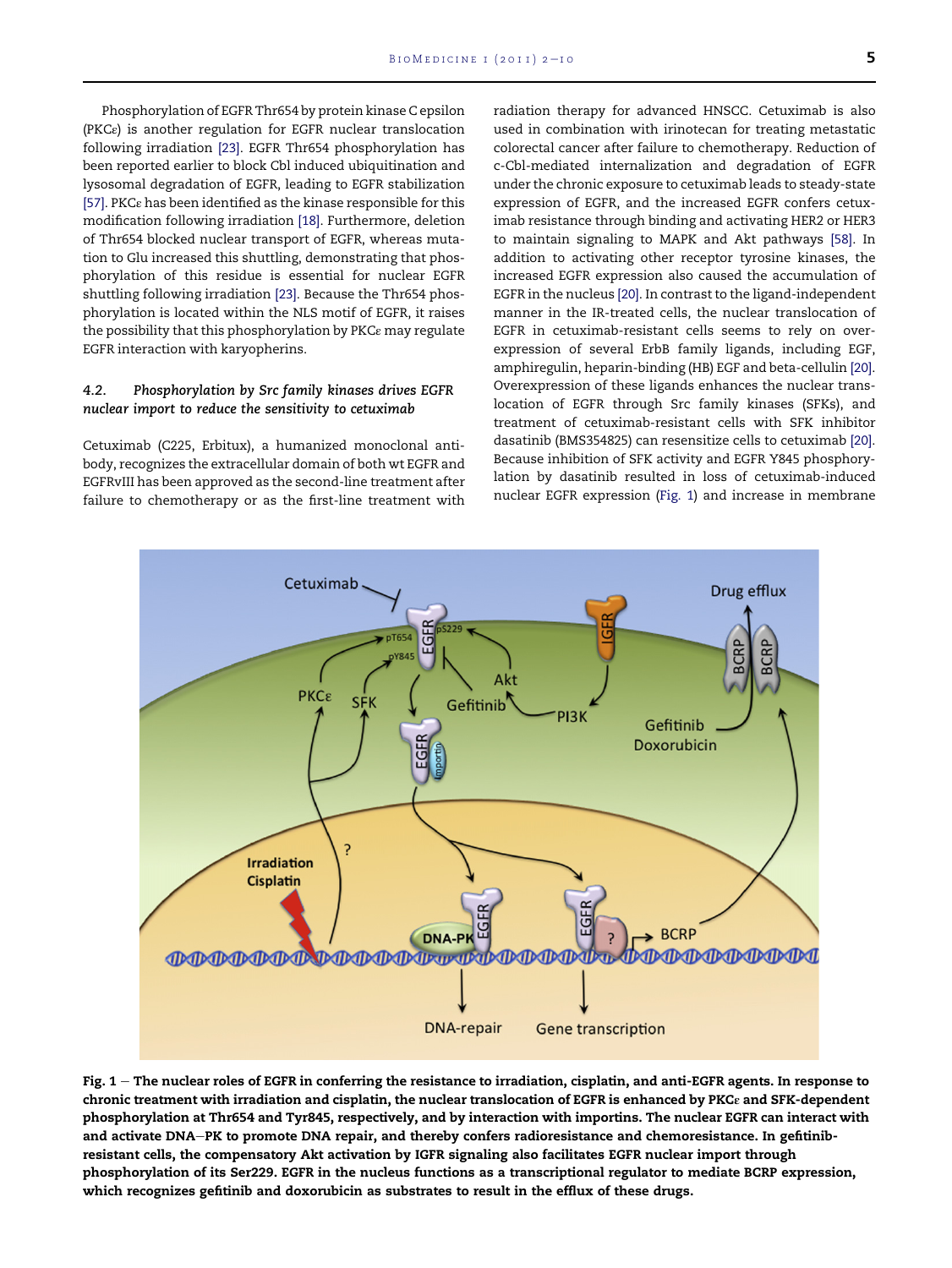expression of EGF, Src may regulate the nuclear import of EGFR through phosphorylation of its Y845 and thereby contribute to cetuximab resistance [\[41\].](#page-7-0)

# 4.3. Akt enhances wt EGFR nuclear import via phosphorylating its Ser229 response to gefitinib resistance

Gefitinib (ZD1839, Iressa) is the first small molecular inhibitor of EGFR tyrosine kinase. Although EGFR is overexpressed in many cancer types, targeting EGFR tyrosine kinase activity by gefitinib showed more dramatic efficacy and clinical benefits for NSCLC patients, particularly those characterized as East Asian, nonsmoker, adenocarcinoma histological type, and female gender, but onlymodest effects onmany other cancer types [\[43\]](#page-7-0). The encouraging responses in these selected NSCLC patients to gefitinib showed strong association with specific gain-offunction mutations within the EGFR-tyrosine kinase domain [\[43,59\]](#page-7-0). Several mechanisms, including activation of c-MET and insulin growth factor receptor (IGFR) to raise the compensatory survival signals [\[60,61\]](#page-7-0) and the loss of phosphatase and tensin homolog (PTEN) [\[62,63\]](#page-7-0), have been shown to play a role in determining the sensitivity of wt EGFR-expressing cancer cell to gefitinib. Interestingly, these mechanisms commonly elevate the PI3K-Akt signaling pathway to maintain the cell survival in the presence of gefitinib [\[64,65\].](#page-7-0) In addition to providing the survival signaling, our recent study further disclosed that the elevated Akt activity was also associated the nuclear translocation of wt EGFR to mediate gefitinib resistance [\[21\]](#page-6-0).

As in cetuximab-resistant cells [\[20\]](#page-6-0) and irradiation-resistant cells [\[14,66\],](#page-6-0) nuclear accumulation of EGFR in response to gefitinib resistance is observed in wt EGFR-expressing cell lines but not in EGFR mutant-expressing cell lines. We identified EGFR Ser229 as a novel Akt substrate and Ser229 phosphorylation of EGFR was detected in both nuclear and cytoplasmic fraction of gefitinib-resistant cells. Overexpression of Akt can dramatically increase the nuclear level of EGFR, and the Akt-mediated EGFR nuclear accumulation was attenuated by substitution of Ser229 to Ala, demonstrating that this phosphorylation is required for EGFR nuclear translocation [\[21\].](#page-6-0) Because elevated or continuous activation of Akt survival signaling is commonly observed in cancer cells with the characteristic of chemoresistance [\[19\]](#page-6-0), radioresistance [\[14\],](#page-6-0) or cetuximab insensitivity [\[20,58\]](#page-6-0), Aktdependent phosphorylation might be an general regulation for the nuclear translocation of EGFR in response to various anticancer therapies (as illustrated in [Fig. 1\)](#page-3-0). Currently, we further reported that sequential Akt-dependent phosphorylation and polyubiquitination are required for  $I \kappa B$  kinase (IKK $\alpha$ ) nuclear transportation in response to hepatitis B virus X protein overexpression [\[67\].](#page-8-0) Because ubiquitination has been widely found to be involved in protein nucleocytoplasmic shuttling [\[68](#page-8-0)-[71\]](#page-8-0), it raises the possibility that polyubiquitination of EGFR also occurs following Akt-dependent phosphorylation and mediates EGFR nuclear import. These observations suggest that phosphorylation by Akt may function as a common signal to drive the nuclear trafficking of target proteins, including EGFR. Other regulations, such as polyubiquitination, involving interactions with nuclear importer or exporter might be required to decide the destination of these cargo proteins. However, to elucidate the detail mechanism further studies are needed.

# 5. Molecular actions of nuclear EGFR in the development of resistance to anticancer therapies

#### 5.1. Nuclear EGFR regulates DNA repair involves DNA-PK activation

The exploration of physical interaction between EGFR and DNA-PK [\[34\],](#page-7-0) which is a major enzyme of nonhomologous end-joining DNA-double-strand break repair, initiated the extended studies to understand the roles of nuclear EGFR in DNA repair and resistance to DNA-damaging radiotherapy and alkylators [\(Fig. 1](#page-3-0)). After treatment with cisplatin and irradiation, the interaction of EGFR with the catalytic subunit of DNA-PK (DNA-PKcs) and its regulatory heterodimeric complex Ku70/80 was observed in the nucleus in vivo and in vitro [\[34\].](#page-7-0) Because the EGFR NLS mutation interrupts the association of EGFR with DNA-PKcs and reduces the nuclear localization of DNA-PKcs, EGFR has been suggested to cotranslocate with DNA-PKcs into the nucleus and regulate the formation and activation of the DNA-PK complex after cisplatin treatment and IR [\[36\]](#page-7-0). Indeed, nuclear EGFR is associated with phosphorylation of DNA-PK at residue T2609, an indicator of DNA-PK activity during nonhomologous endjoining DNA repair [\[14,22\].](#page-6-0) Nuclear EGFR, in association with DNA-PK or Ku70/80, retains its intrinsic kinase activity [\[34\]](#page-7-0). Blockage of EGFR activation by its antibody cetuximab resulted in the decrease of DNA-PK activity, the increase of residual DNA damage, and the subsequent enhancement of the radiosensitivity of human A549 lung carcinoma cell line [\[22\]](#page-6-0), suggesting that the tyrosine kinase activity of nuclear EGFR is required for the activation of the DNA-PK complex. However, the evidence revealing DNA-PK as a direct substrate of nuclear EGFR is lacking. In addition, EGFR tyrosine kinase activity may be essential but not sufficient for EGFRdependent DNA-PKcs activation as overexpression of EGFR LNLS mutant, which contains both a constitutive activating mutation at L858 and an NLS mutation, cannot activate DNA-PKcs activity [\[36\]](#page-7-0), further bolstering the crucial role of nuclear existence of EGFR in contributing to radioresistance and chemoresistance.

Although EGFR nuclear localization has been demonstrated to be required for modulation of cisplatin and IRinduced repair of DNA damage, the interaction between EGFR and DNA-PKcs was induced by cisplatin or IR but not by EGF stimulation or EGFR nuclear translocation per se [\[36\]](#page-7-0). Other mechanisms specifically elicited by DNA damage may be involved in the regulation of nuclear EGFR binding with DNA-PKcs. Interestingly, treatment with celecoxib, a COX-2 specific inhibitor, has been shown to obviously increase the radiosensitivity of multiple cancer cell lines via attenuating the radiation-induced EGFR nuclear transport and DNA-PK activation [\[72\]](#page-8-0). However, the radiosensitization by celecoxib seems to be independent of COX-2 activity [\[72\].](#page-8-0) Because celecoxib and its analogs possess an off-target effect on disrupting Akt signaling [\[73\],](#page-8-0) which has been demonstrated to regulate EGFR nuclear import [\[21\]](#page-6-0), it is worthy to further pursue whether radiation induces the interaction between nuclear EGFR and DNA-PK in an Akt-dependent manner.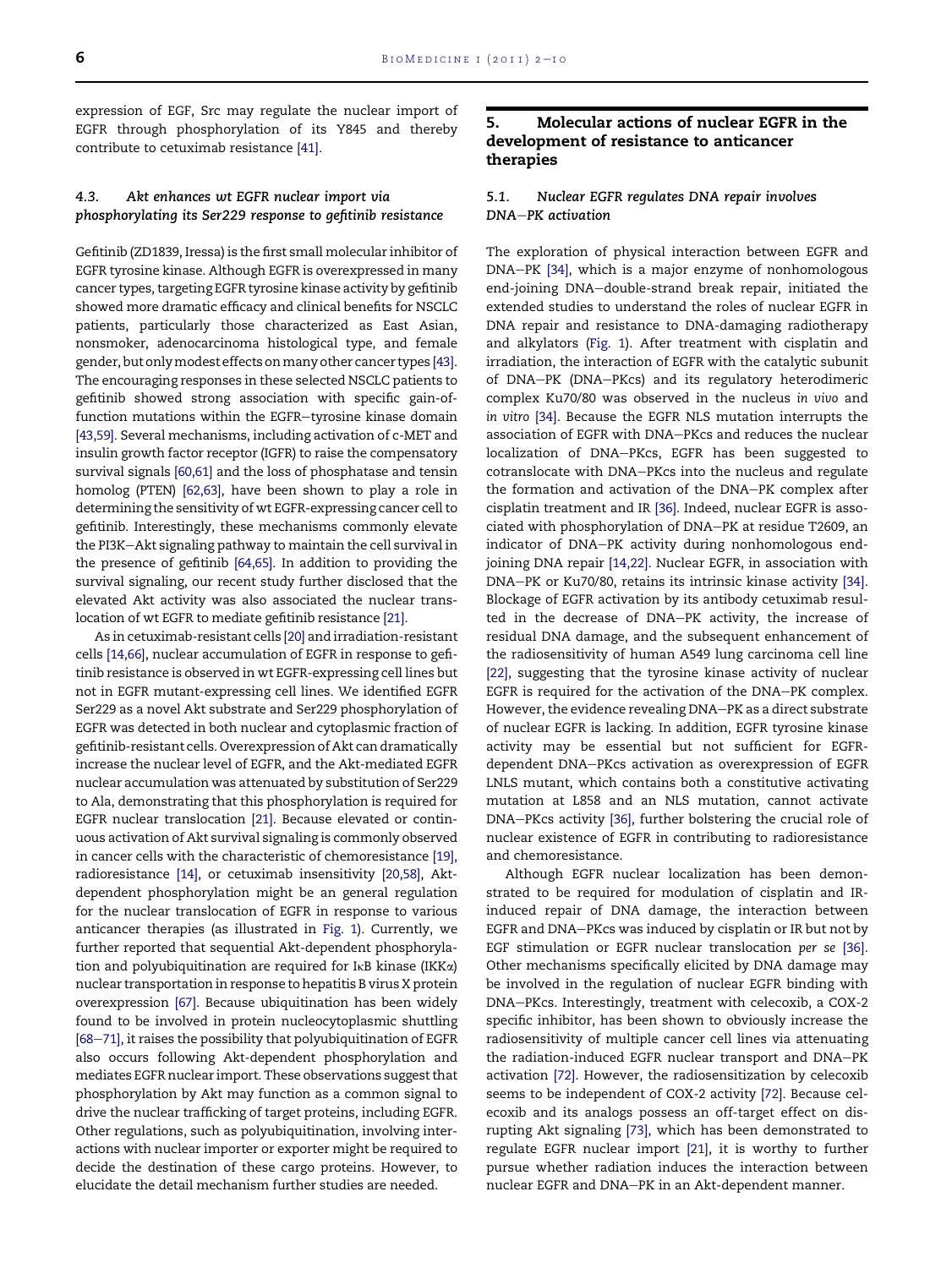# 5.2. Nuclear EGFR functions as a transcription regulator to increase expression of gefitinib efflux pump

Despite that the effects of nuclear EGFR on the sensitivity to gefitinib are not well understood, nuclear presence of EGFR seems to be a general event in different gefitinib-treated cells [\[21\].](#page-6-0) As illustrated in [Fig. 1,](#page-3-0) we have reported that nuclear EGFR functions as a transcription regulator to mediate BCRP/ ABCG2 [\[21\]](#page-6-0) and thereby confers gefitinib resistance [\[44\].](#page-7-0) The expression of BCRP/ABCG2, a well-known transporter of ATPbinding cassette (ABC) family involved in chemoresistance to doxorubicin as well as many other chemotherapies [\[74,75\],](#page-8-0) was found in 46% of advanced NSCLC patients [\[76\].](#page-8-0) Several studies have demonstrated that gefitinib is also a substrate of BCRP/ABCG2  $[44-46]$  $[44-46]$  $[44-46]$  and can be pumped out of the cells, resulting in development of gefitinib resistance [\[44\].](#page-7-0) Aberrant expression of this transporter was not only correlated with the intrinsic insensitivity of wt EGFR-expressing patients to gefitinib [\[44\]](#page-7-0) but also increased in the wt EGFR-expressing NSCLC patient with acquired gefitinib resistance  $[77-79]$  $[77-79]$ , revealing BCRP as a valuable marker to predict the clinical outcome of gefitinib-treated patients without EGFR activating mutations and as a potential target to overcome the acquired resistance to gefitinib [\[44\].](#page-7-0) The BCRP promoter contains ATRSs and has been found to be targeted by nuclear EGFR in an Akt-dependent manner [\[21\].](#page-6-0) Mutation of EGFR NLS or silence of importin, which mediates the nuclear EGFR translocation, can abolish EGFR-dependent BCRP expression [\[21\].](#page-6-0) Although the promoter region of multiple drug resistance 1 (MDR-1/ABCB1), another ABC transporter, also contains ATRSs putative EGFR binding sites, the increase in MDR1 expression was not detected in the gefitinib-resistant cells [\[21\].](#page-6-0) Nuclear EGFR has been suggested to form a heteromeric transcription complex with the signal transducer and activator of transcription (Stat) proteins to mediate c-Myc expression in pancreatic cancer cells [\[80\]](#page-8-0). The overlapped binding site on BCRP promoter for Stat5 and ATRSs might account for the specific regulation of BCRP but not MDR-1 expression by nuclear EGFR [\[21\]](#page-6-0).

#### 6. Perspectives and future directions

The studies in nuclear functions of EGFR conducted in the past decade have disclosed several important pathological roles of the nuclear EGFR pathway in tumorigenesis. Since Dittmann and colleagues reported the involvement of nuclear EGFR in the activation of the DNA-PK complex to mediate the DNA repair in response to irradiation [\[14\],](#page-6-0) a novel aspect of nuclear EGFR in the development of acquired resistance to anticancer therapies has emerged. This finding has hence evoked many other studies on the mode of action of nuclear EGFR in conferring resistance to chemotherapy and EGFR target therapy. These studies have had profound implications for the development of a novel strategy to overcome drug resistance by targeting nuclear EGFR signaling. Although researchers gain new insights into the therapeutic impact of nuclear EGFR on human cancers, many questions remain to be addressed:

- (1) Are there additional mechanisms underlying nuclear EGFR-mediated resistance? Although the regulations of DNA-PK activation and BCRP expression by nuclear EGFR have been demonstrated to mediate the resistance to DNA-damaging treatment and gefitinib, respectively, the detail mechanisms remain unclear. Novel nuclear proteins phosphorylated and functionally modulated by nuclear EGFR in response to anticancer treatments await to be discovered. In addition, several target genes or proteins of nuclear EGFR implicated in tumorigenesis have been identified. It is worthy to further pursue whether these known targets of nuclear EGFR also contribute to the formation of drug resistance.
- (2) Are there common mechanistic regulations that drive EGFR nuclear transport in response to different anticancer therapies? As described above, Akt activation has been viewed as a common signaling pathway to mediate the acquired resistance to multiple drugs and also plays a role in regulating gefitinib-induced EGFR nuclear translocation. Therefore, regulation by Akt may be a common mechanism for the EGFR import into the nucleus. However, other regulations, such as phosphorylation by SFK and PKCε, may compensate for this process.
- (3) Does nuclear EGFR function as a key regulator in crossresistance among irradiation, chemotherapy, and EGFR target therapy? The nuclear EGFR-mediated BCRP expression in gefitinib-resistance cells has been found to cause the cross-resistance to doxorubicin. It would be of great interest to examine whether chemoresistant cells also exhibit nuclear EGFR and BCRP expression to reduce their sensitivity to gefitinib. In addition, the nuclear import of EGFR and the subsequent DNA-PK activation have been commonly observed in response to various treatments including irradiation and cisplatin. Further studies are needed to demonstrate whether the nuclear EGFRmediated DNA-PK activation can result in the crossresistance between these DNA-damaging therapies. Addressing this question will provide very important information to determine the use and priority of anticancer therapies.
- (4) Is there any efficient strategy for targeting nuclear EGFR signaling and thereby overcoming drug resistance? Once the nuclear role of EGFR in developing the resistance to anticancer therapies is extensively understood, blockage of nuclear EGFR signaling may be a new strategy to fight treatment resistance [\[23\].](#page-6-0) Indeed, targeting nuclear EGFRdependent tyrosine phosphorylation of PCNA by blocking peptides has been shown to inhibit prostate cancer growth [\[81\].](#page-8-0) This finding revealed a promising strategy to overcome the nuclear EGFR-dependent resistance.
- (5) Do other plasma membrane receptors also function in the nucleus to confer the resistance to cancer therapies? In addition to EGFR, nuclear translocations of other plasma membrane-bound receptors, such as HER2 [\[17,55\]](#page-6-0), ErbB4 [\[82](#page-8-0)-[86\],](#page-8-0) and fibroblast growth factor receptor (FGFR) [\[87\],](#page-8-0) have also been observed in various cancer types and are associated with etiology and tumor progression of these cancers. It would be of interest to understand whether these receptors in the nucleus also play a crucial role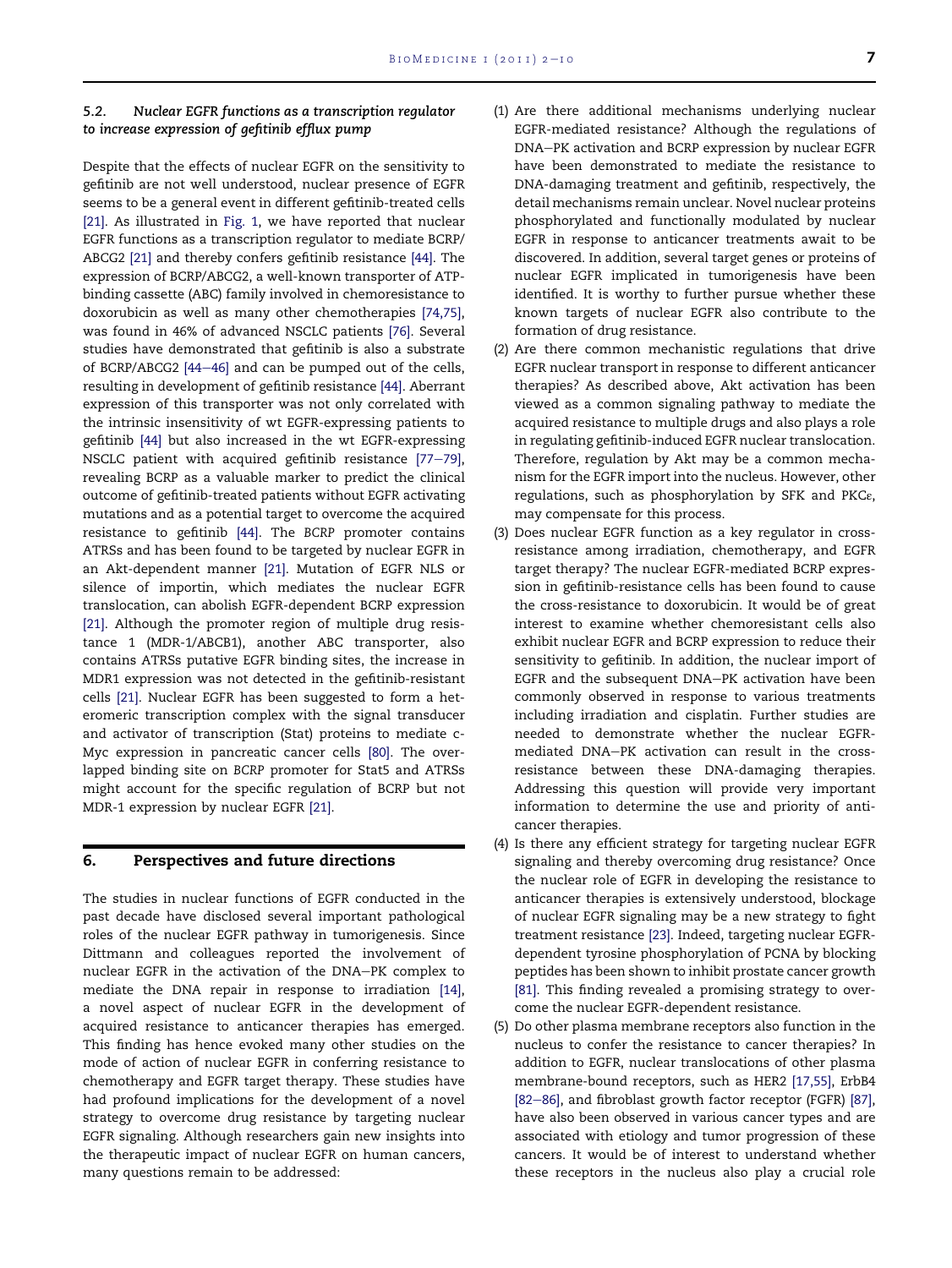<span id="page-6-0"></span>in determining the cellular sensitivity to anticancer therapies.

Collectively, elucidation of these aspects of nuclear EGFR will help us evaluate the possibility of using nuclear EGFR as a biomarker to predict the sensitivity to various anticancer treatments and develop novel strategies to prevent or overcome the acquired resistance. If this is the case, nuclear EGFR may serve as a biomarker to help us stratify patients for personalized cancer therapy.

#### Acknowledgments

We are grateful to Dr Stephanie Sellers for editing the manuscript. This work was supported by grants from the National Science Council of Taiwan (NSC-100-2320-B-039-021, NSC-100- 2320-B-039-022-, NSC-97-2320-B-039-033-MY3, and NSC-99- 3112-B-039-002 to W.C.H, and NSC-2632-B-001-MY3 to M.C.H.), the National Health Research Institutes of Taiwan (NHRI-EX-98- 9812BC to W.C.H), Cancer Center Research of Excellence (DOH-TD-C-111-005 to M.C.H.), and the University of Texas MD Anderson Cancer Center/China Medical University Hospital Sister Institution Fund. All authors declare no financial interests.

#### references

- [1] Hynes NE, Lane HA. ERBB receptors and cancer: the complexity of targeted inhibitors. Nat Rev Cancer 2005;5:  $341 - 54.$
- [2] Holbro T, Hynes NE. ErbB receptors: directing key signaling networks throughout life. Annu Rev Pharmacol Toxicol 2004; 44:195-217.
- [3] Yarden Y, Sliwkowski MX. Untangling the ErbB signalling network. Nat Rev Mol Cell Biol 2001;2:127-37.
- [4] Schlessinger J. Common and distinct elements in cellular signaling via EGF and FGF receptors. Science 2004;306:  $1506 - 7$ .
- [5] Yu H, Jove R. The STATs of cancer  $-$  new molecular targets come of age. Nat Rev Cancer 2004;4:97-105.
- [6] Ishizawar R, Parsons SJ. c-Src and cooperating partners in human cancer. Cancer Cell 2004;6:209-14.
- [7] Bjornsti MA, Houghton PJ. The TOR pathway: a target for cancer therapy. Nat Rev Cancer 2004;4:335-48.
- [8] Lo HW, Hsu SC, Ali-Seyed M, Gunduz M, Xia W, Wei Y, et al. Nuclear interaction of EGFR and STAT3 in the activation of the iNOS/NO pathway. Cancer Cell 2005;7:575-89.
- [9] Lo HW, Cao X, Zhu H, Ali-Osman F. Cyclooxygenase-2 is a novel transcriptional target of the nuclear EGFR-STAT3 and EGFRvIII-STAT3 signaling axes. Mol Cancer Res 2010;8:  $232 - 45$ .
- [10] Lin SY, Makino K, Xia W, Matin A, Wen Y, Kwong KY, et al. Nuclear localization of EGF receptor and its potential new role as a transcription factor. Nat Cell Biol 2001;3:802-8.
- [11] Xie Y, Hung MC. Nuclear localization of p185neu tyrosine kinase and its association with transcriptional transactivation. Biochem Biophys Res Commun 1994;203: 1589-98.
- [12] Wang SC, Lien HC, Xia W, Chen IF, Lo HW, Wang Z, et al. Binding at and transactivation of the COX-2 promoter by nuclear tyrosine kinase receptor ErbB-2. Cancer Cell 2004;6:  $251 - 61.$
- [13] Wang SC, Nakajima Y, Yu YL, Xia W, Chen CT, Yang CC, et al. Tyrosine phosphorylation controls PCNA function through protein stability. Nat Cell Biol 2006;8:1359-68.
- [14] Dittmann K, Mayer C, Fehrenbacher B, Schaller M, Raju U, Milas L, et al. Radiation-induced epidermal growth factor receptor nuclear import is linked to activation of DNA-dependent protein kinase. J Biol Chem 2005;280:  $31182 - 9$ .
- [15] Chen DJ, Nirodi CS. The epidermal growth factor receptor: a role in repair of radiation-induced DNA damage. Clin Cancer Res 2007;13:6555-60.
- [16] Dittmann K, Mayer C, Fehrenbacher B, Schaller M, Kehlbach R, Rodemann HP. Nuclear epidermal growth factor receptor modulates cellular radio-sensitivity by regulation of chromatin access. Radiother Oncol 2011;99:317-22.
- [17] Li LY, Chen H, Hsieh YH, Wang YN, Chu HJ, Chen YH, et al. Nuclear ErbB2 enhances translation and cell growth by activating transcription of ribosomal RNA genes. Cancer Res 2011;71:4269-79.
- [18] Wanner G, Mayer C, Kehlbach R, Rodemann HP, Dittmann K. Activation of protein kinase C epsilon stimulates DNA-repair via epidermal growth factor receptor nuclear accumulation. Radiother Oncol 2008;86:383-90.
- [19] Hsu SC, Miller SA, Wang Y, Hung MC. Nuclear EGFR is required for cisplatin resistance and DNA repair. Am J Transl Res 2009;1:249-58.
- [20] Li C, Iida M, Dunn EF, Ghia AJ, Wheeler DL. Nuclear EGFR contributes to acquired resistance to cetuximab. Oncogene 2009;28:3801-13.
- [21] Huang WC, Chen YJ, Li LY, Wei YL, Hsu SC, Tsai SL, et al. Nuclear translocation of EGFR by AKT-dependent phosphorylation enhances BCRP/ABCG2 expression in gefitinib-resistant cells. J Biol Chem 2011;286:20558-68.
- [22] Dittmann K, Mayer C, Kehlbach R, Rothmund MC, Peter Rodemann H. Radiation-induced lipid peroxidation activates src kinase and triggers nuclear EGFR transport. Radiother Oncol 2009;92:379-82.
- [23] Dittmann K, Mayer C, Fehrenbacher B, Schaller M, Kehlbach R, Rodemann HP. Nuclear EGFR shuttling induced by ionizing radiation is regulated by phosphorylation at residue Thr654. FEBS Lett 2010;584:3878-84.
- [24] Marti U, Burwen SJ, Wells A, Barker ME, Huling S, Feren AM, et al. Localization of epidermal growth factor receptor in hepatocyte nuclei. Hepatology 1991;13:15-20.
- [25] Marti U, Ruchti C, Kampf J, Thomas GA, Williams ED, Peter HJ, et al. Nuclear localization of epidermal growth factor and epidermal growth factor receptors in human thyroid tissues. Thyroid  $2001;11:137-45$ .
- [26] Cordero JB, Cozzolino M, Lu Y, Vidal M, Slatopolsky E, Stahl PD, et al. 1,25-Dihydroxyvitamin D down-regulates cell membrane growth- and nuclear growth-promoting signals by the epidermal growth factor receptor. J Biol Chem 2002; 277:38965-71.
- [27] Hanada N, Lo HW, Day CP, Pan Y, Nakajima Y, Hung MC. Coregulation of B-Myb expression by E2F1 and EGF receptor. Mol Carcinog 2006;45:10-7.
- [28] Lo HW, Xia W, Wei Y, Ali-Seyed M, Huang SF, Hung MC. Novel prognostic value of nuclear epidermal growth factor receptor in breast cancer. Cancer Res 2005;65:338-48.
- [29] Psyrri A, Yu Z, Weinberger PM, Sasaki C, Haffty B, Camp R, et al. Quantitative determination of nuclear and cytoplasmic epidermal growth factor receptor expression in oropharyngeal squamous cell cancer by using automated quantitative analysis. Clin Cancer Res 2005;11:5856-62.
- [30] Xia W, Wei Y, Du Y, Liu J, Chang B, Yu YL, et al. Nuclear expression of epidermal growth factor receptor is a novel prognostic value in patients with ovarian cancer. Mol Carcinog 2009;48:610-7.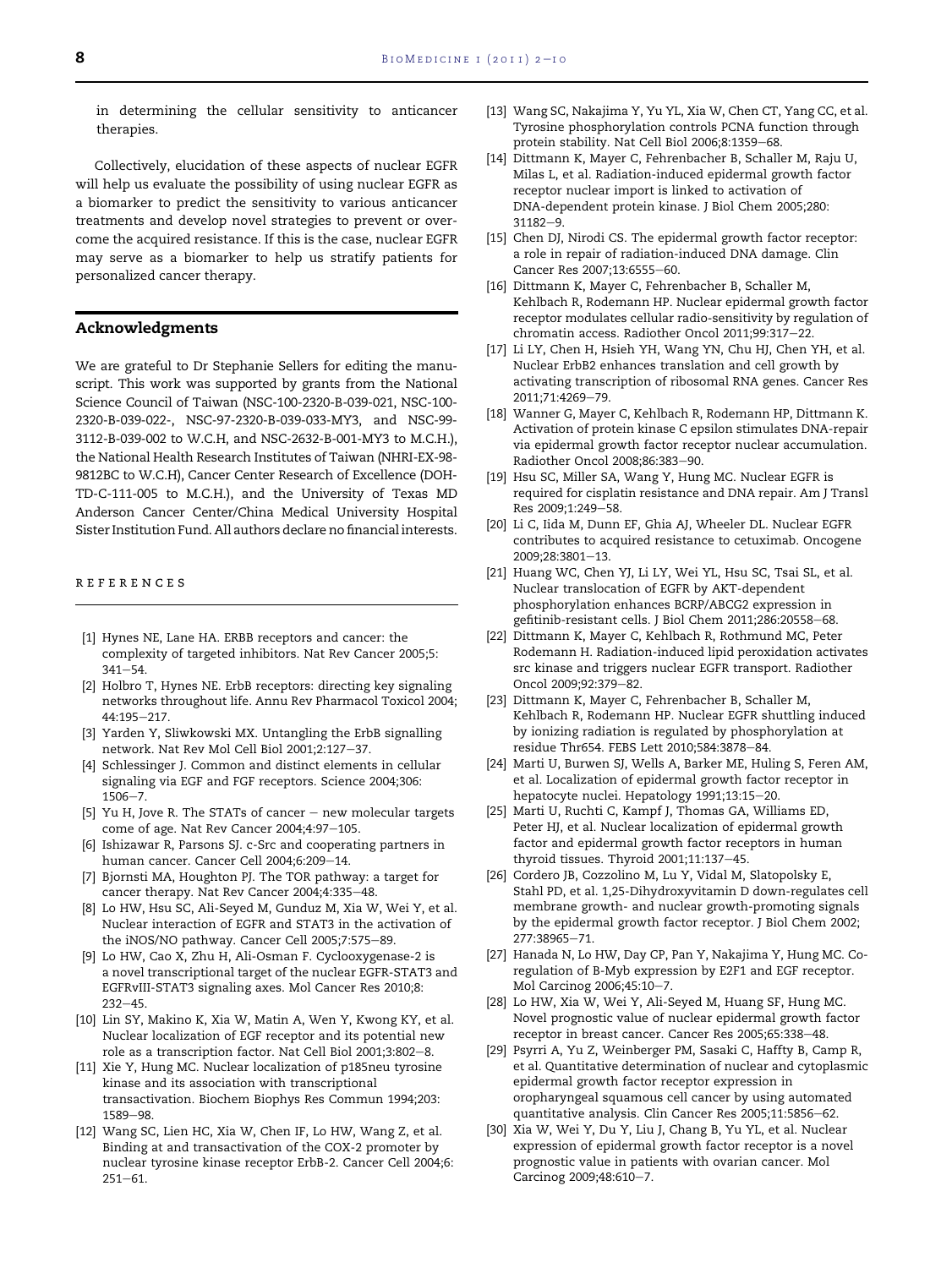- <span id="page-7-0"></span>[31] Xu Y, Shao Y, Zhou J, Voorhees JJ, Fisher GJ. Ultraviolet irradiation-induces epidermal growth factor receptor (EGFR) nuclear translocation in human keratinocytes. J Cell Biochem 2009;107:873-80.
- [32] Hung LY, Tseng JT, Lee YC, Xia W, Wang YN, Wu ML, et al. Nuclear epidermal growth factor receptor (EGFR) interacts with signal transducer and activator of transcription 5 (STAT5) in activating Aurora-A gene expression. Nucleic Acids Res 2008;36:4337-51.
- [33] Huo L, Wang YN, Xia W, Hsu SC, Lai CC, Li LY, et al. RNA helicase A is a DNA-binding partner for EGFR-mediated transcriptional activation in the nucleus. Proc Natl Acad Sci USA 2010;107:16125-30.
- [34] Bandyopadhyay D, Mandal M, Adam L, Mendelsohn J, Kumar R. Physical interaction between epidermal growth factor receptor and DNA-dependent protein kinase in mammalian cells. J Biol Chem 1998;273:1568-73.
- [35] Um JH, Kwon JK, Kang CD, Kim MJ, Ju DS, Bae JH, et al. Relationship between antiapoptotic molecules and metastatic potency and the involvement of DNA-dependent protein kinase in the chemosensitization of metastatic human cancer cells by epidermal growth factor receptor blockade. J Pharmacol Exp Ther  $2004;311:1062-70$ .
- [36] Liccardi G, Hartley JA, Hochhauser D. EGFR nuclear translocation modulates DNA repair following cisplatin and ionizing radiation treatment. Cancer Res 2011;71:1103-14.
- [37] Hadzisejdic I, Mustac E, Jonjic N, Petkovic M, Grahovac B. Nuclear EGFR in ductal invasive breast cancer: correlation with cyclin-D1 and prognosis. Mod Pathol 2010;23:  $392 - 403$ .
- [38] Hoshino M, Fukui H, Ono Y, Sekikawa A, Ichikawa K, Tomita S, et al. Nuclear expression of phosphorylated EGFR is associated with poor prognosis of patients with esophageal squamous cell carcinoma. Pathobiology 2007;74:15-21.
- [39] Hsu SC, Hung MC. Characterization of a novel tripartite nuclear localization sequence in the EGFR family. J Biol Chem 2007;282:10432-40.
- [40] Wang YN, Wang H, Yamaguchi H, Lee HJ, Lee HH, Hung MC. COPI-mediated retrograde trafficking from the Golgi to the ER regulates EGFR nuclear transport. Biochem Biophys Res Commun 2010;399:498-504.
- [41] Li C, Iida M, Dunn EF, Wheeler DL. Dasatinib blocks cetuximab- and radiation-induced nuclear translocation of the epidermal growth factor receptor in head and neck squamous cell carcinoma. Radiother Oncol 2010;97:330-7.
- [42] Li F, Yang W, Guo D, Hu Z, Xu H, Ye Z. LRIG1 combined with cisplatin enhances bladder cancer lesions via a novel pathway. Oncol Rep 2011;25:1629-37.
- [43] Lynch TJ, Bell DW, Sordella R, Gurubhagavatula S, Okimoto RA, Brannigan BW, et al. Activating mutations in the epidermal growth factor receptor underlying responsiveness of non-small-cell lung cancer to gefitinib. N Engl J Med 2004;350:2129-39.
- [44] Chen YJ, Huang WC, Wei YL, Hsu SC, Yuan P, Lin HY, et al. Elevated BCRP/ABCG2 expression confers acquired resistance to gefitinib in wild-type EGFR-expressing cells. PLoS One 2011;6:e21428.
- [45] Wang YN, Yamaguchi H, Huo L, Du Y, Lee HJ, Lee HH, et al. The translocon Sec61beta localized in the inner nuclear membrane transports membrane-embedded EGF receptor to the nucleus. J Biol Chem 2010;285:38720-9.
- [46] Batra SK, Castelino-Prabhu S, Wikstrand CJ, Zhu X, Humphrey PA, Friedman HS, et al. Epidermal growth factor ligand-independent, unregulated, cell-transforming potential of a naturally occurring human mutant EGFRvIII gene. Cell Growth Differ 1995;6:1251-9.
- [47] Lo HW, Cao X, Zhu H, Ali-Osman F. Constitutively activated STAT3 frequently coexpresses with epidermal growth factor

receptor in high-grade gliomas and targeting STAT3 sensitizes them to Iressa and alkylators. Clin Cancer Res 2008:14:6042-54.

- [48] de la Iglesia N, Konopka G, Puram SV, Chan JA, Bachoo RM, You MJ, et al. Identification of a PTEN-regulated STAT3 brain tumor suppressor pathway. Genes Dev 2008;22:449-62.
- [49] Lo HW. EGFR-targeted therapy in malignant glioma: novel aspects and mechanisms of drug resistance. Curr Mol Pharmacol 2010;3:37-52.
- [50] Huang SM, Harari PM. Modulation of radiation response after epidermal growth factor receptor blockade in squamous cell carcinomas: inhibition of damage repair, cell cycle kinetics, and tumor angiogenesis. Clin Cancer Res 2000;6:2166-74.
- [51] Harari PM, Huang SM. Modulation of molecular targets to enhance radiation. Clin Cancer Res 2000;6:323-5.
- [52] Wang YN, Yamaguchi H, Hsu JM, Hung MC. Nuclear trafficking of the epidermal growth factor receptor family membrane proteins. Oncogene 2010;29:3997-4006.
- [53] Xu D, Farmer A, Chook YM. Recognition of nuclear targeting signals by karyopherin-beta proteins. Curr Opin Struct Biol 2010;20:782-90.
- [54] Lo HW, Ali-Seyed M, Wu Y, Bartholomeusz G, Hsu SC, Hung MC. Nuclear-cytoplasmic transport of EGFR involves receptor endocytosis, importin beta1 and CRM1. J Cell Biochem 2006;98:1570-83.
- [55] Giri DK, Ali-SeyedM, Li LY, Lee DF, Ling P, Bartholomeusz G, et al. Endosomal transport of ErbB-2: mechanism for nuclear entry of the cell surface receptor. Mol Cell Biol 2005;25:11005-18.
- [56] Gluz O, Wild P, Meiler R, Diallo-Danebrock R, Ting E, Mohrmann S, et al. Nuclear karyopherin alpha2 expression predicts poor survival in patients with advanced breast cancer irrespective of treatment intensity. Int J Cancer 2008; 123:1433-8.
- [57] Bao J, Alroy I, Waterman H, Schejter ED, Brodie C, Gruenberg J, et al. Threonine phosphorylation diverts internalized epidermal growth factor receptors from a degradative pathway to the recycling endosome. J Biol Chem 2000;275:26178-86.
- [58] Wheeler DL, Huang S, Kruser TJ, Nechrebecki MM, Armstrong EA, Benavente S, et al. Mechanisms of acquired resistance to cetuximab: role of HER (ErbB) family members. Oncogene 2008;27:3944-56.
- [59] Paez JG, Janne PA, Lee JC, Tracy S, Greulich H, Gabriel S, et al. EGFR mutations in lung cancer: correlation with clinical response to gefitinib therapy. Science 2004;304:1497-500.
- [60] Engelman JA, Zejnullahu K, Mitsudomi T, Song Y, Hyland C, Park JO, et al. MET amplification leads to gefitinib resistance in lung cancer by activating ERBB3 signaling. Science 2007; 316:1039-43.
- [61] Engelman JA, Janne PA. Mechanisms of acquired resistance to epidermal growth factor receptor tyrosine kinase inhibitors in non-small cell lung cancer. Clin Cancer Res 2008;14:2895-9.
- [62] Guillamo JS, de Bouard S, Valable S, Marteau L, Leuraud P, Marie Y, et al. Molecular mechanisms underlying effects of epidermal growth factor receptor inhibition on invasion, proliferation, and angiogenesis in experimental glioma. Clin Cancer Res 2009;15:3697-704.
- [63] Mellinghoff IK, Cloughesy TF, Mischel PS. PTEN-mediated resistance to epidermal growth factor receptor kinase inhibitors. Clin Cancer Res 2007;13:378-81.
- [64] Guix M, Faber AC, Wang SE, Olivares MG, Song Y, Qu S, et al. Acquired resistance to EGFR tyrosine kinase inhibitors in cancer cells is mediated by loss of IGF-binding proteins. J Clin Invest 2008;118:2609-19.
- [65] Cappuzzo F, Toschi L, Tallini G, Ceresoli GL, Domenichini I, Bartolini S, et al. Insulin-like growth factor receptor 1 (IGFR-1) is significantly associated with longer survival in